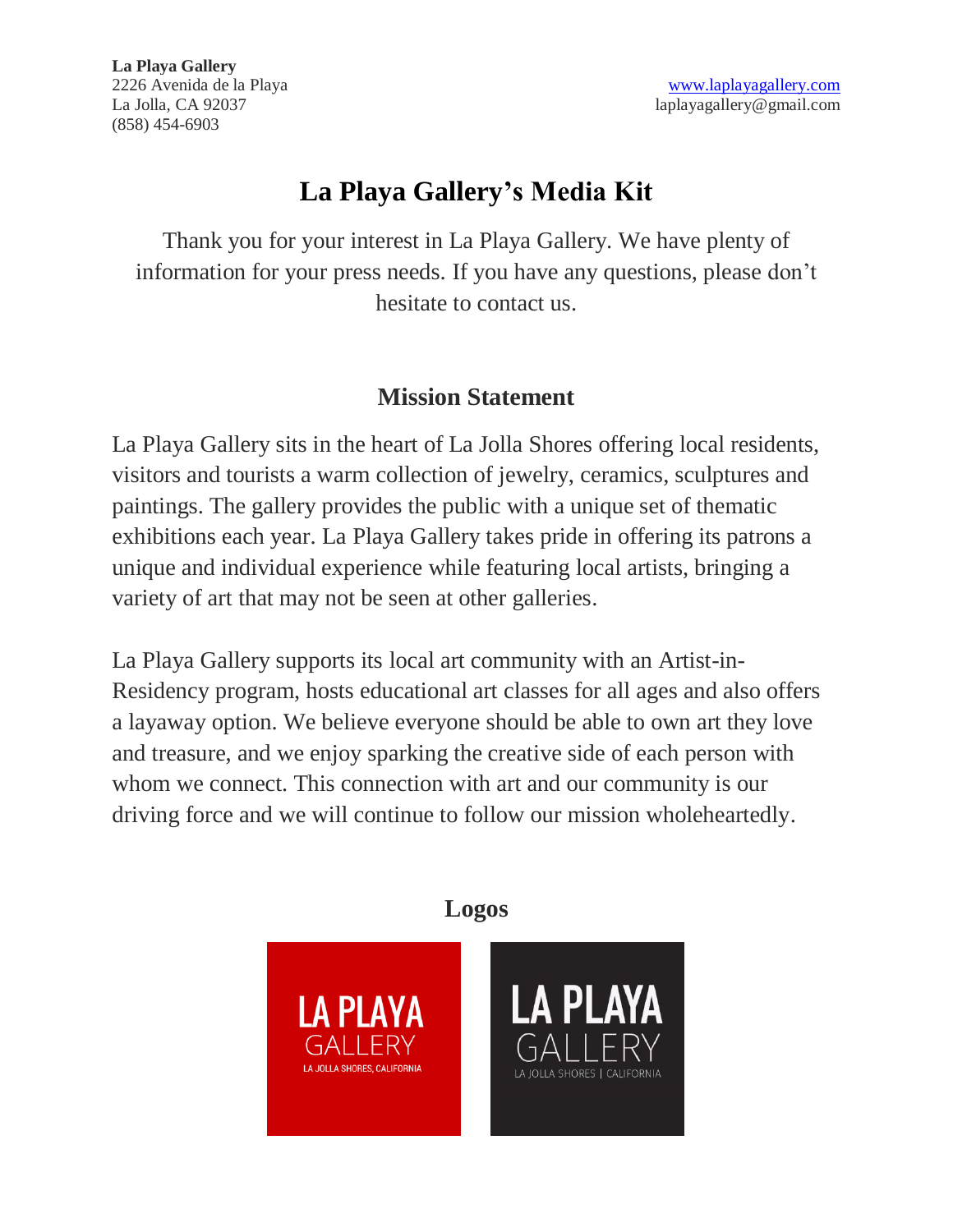#### **Latest Press Release**

#### *"The Quest for Rhythm"*

For Immediate Release:

(La Jolla, CA) "**The Quest for Rhythm, "** an exciting new art exhibition exploring the rhythmic relationship between metal, paint and music, opens **Friday, October 12, 2018** at La Playa Gallery in La Jolla Shores. Join us for a wine and cheese reception from 5:00 – 8:00 pm as La Playa Gallery honors the inspired works of Becky Guttin, Michael Carini and Molly Larson Cook.

This exhibition will run through November 23, 2018. La Playa Gallery is open, Monday – Friday, 10:00 am - 4:00 pm. The gallery is located at 2226 Avenida De La Playa, La Jolla, CA. For more information, or an individual appointment please visit [www.laplayagallery.com](http://www.laplayagallery.com/) or call (858) 454-6903.

#### **ABOUT LA PLAYA GALLERY**

La Playa Gallery offers the public a unique collection of fine paintings, jewelry and sculptures. The gallery takes pride in offering its patrons and the public an exciting variety of themed shows throughout the year.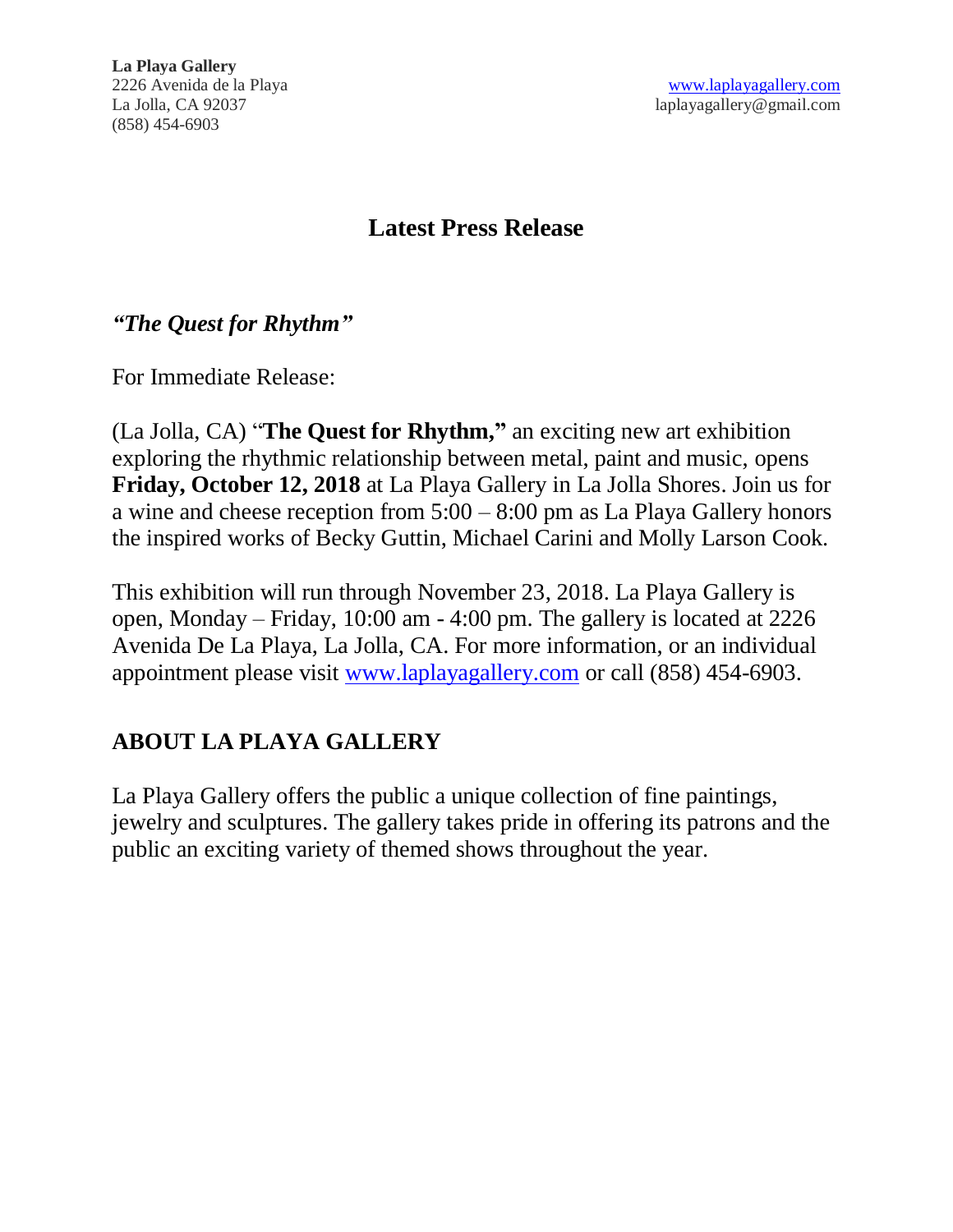### **History**

La Playa Gallery opened in 2013 and sits in the heart of La Jolla Shores offering local residents, visitors and tourists a warm collection of jewelry, ceramics, sculptures and paintings. As with most new small businesses, there were some interesting twists and turns. We had to remodel to make sure the gallery was handicapped accessible and had to close down for a short time to accomplish it. La Playa Gallery then took a slow organic route to become publicly known.

In 2016, under the direction of curator, Erica Putis, the gallery decided to focus on local artists and showcasing their amazing work by coordinating six group art exhibits a year. Step forward to 2018 and they have increased that number to an eight shows a year, including solo and group exhibitions. La Playa Gallery has also started an artist-in-residence program along with educational classes which will be held at the gallery in the future. These things are very new and we are extremely excited about them.

A small business is always a work in progress so we are constantly working on our website, social media and finding ways to support and engage our local community. When that connection is made, we are very happy. We love bringing attention to local artists who demonstrate creativity, quality and a willingness to work with us.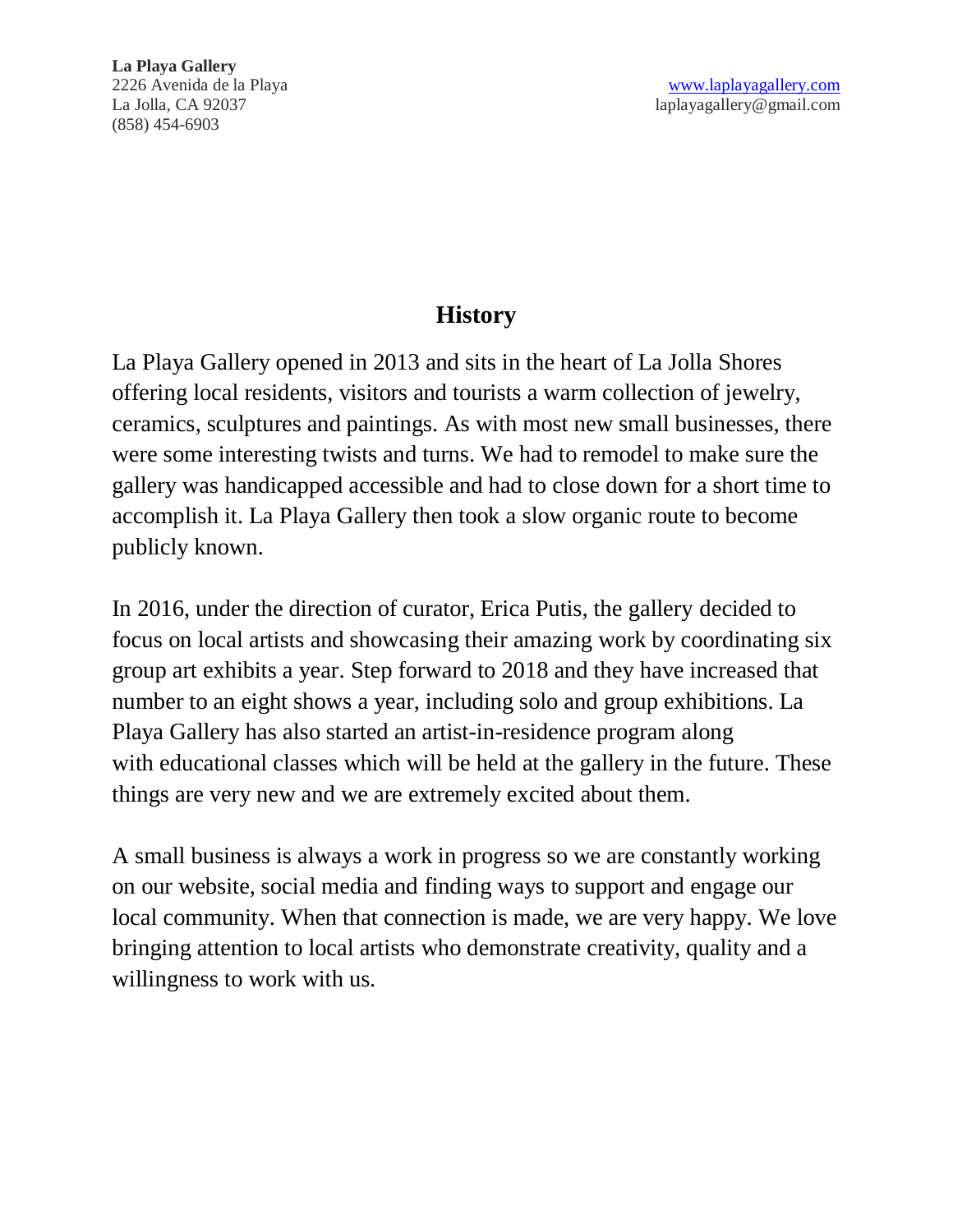### **Vaughn Woods Biography – La Playa Gallery Owner**

Most know Vaughn Woods as a high-profile portfolio manager and controlled-growth advocate in La Jolla Shores, but few are aware that he's also an art gallery owner as well as a lettered student of econometrics, the science of applying math and statistical methods to understanding economic relations.

Running his portfolio business, Vaughn Woods Financial Group, in the back of his La Jolla Shores office at 2226 Avenida de la Playa, Suite A, Woods found zoning compelled him to incorporate some retail use.

"We had to do something about that, and I thought, 'I'm just not going to do hamburgers," Woods said, adding he decided to do something special to fit the small amount of space available – hence La Playa Gallery.

"Both myself and my sister have been collectors of art, and, being painters (she's the big painter), we decided to transition into the (art) gallery," Woods said. "That largely includes what I would call a Fauvist approach to joy and exhilaration. What we're trying to do here in the gallery is to offer the very finest and highest-quality selections available in San Diego, which is why we call ourselves La Playa Gallery," Woods said.